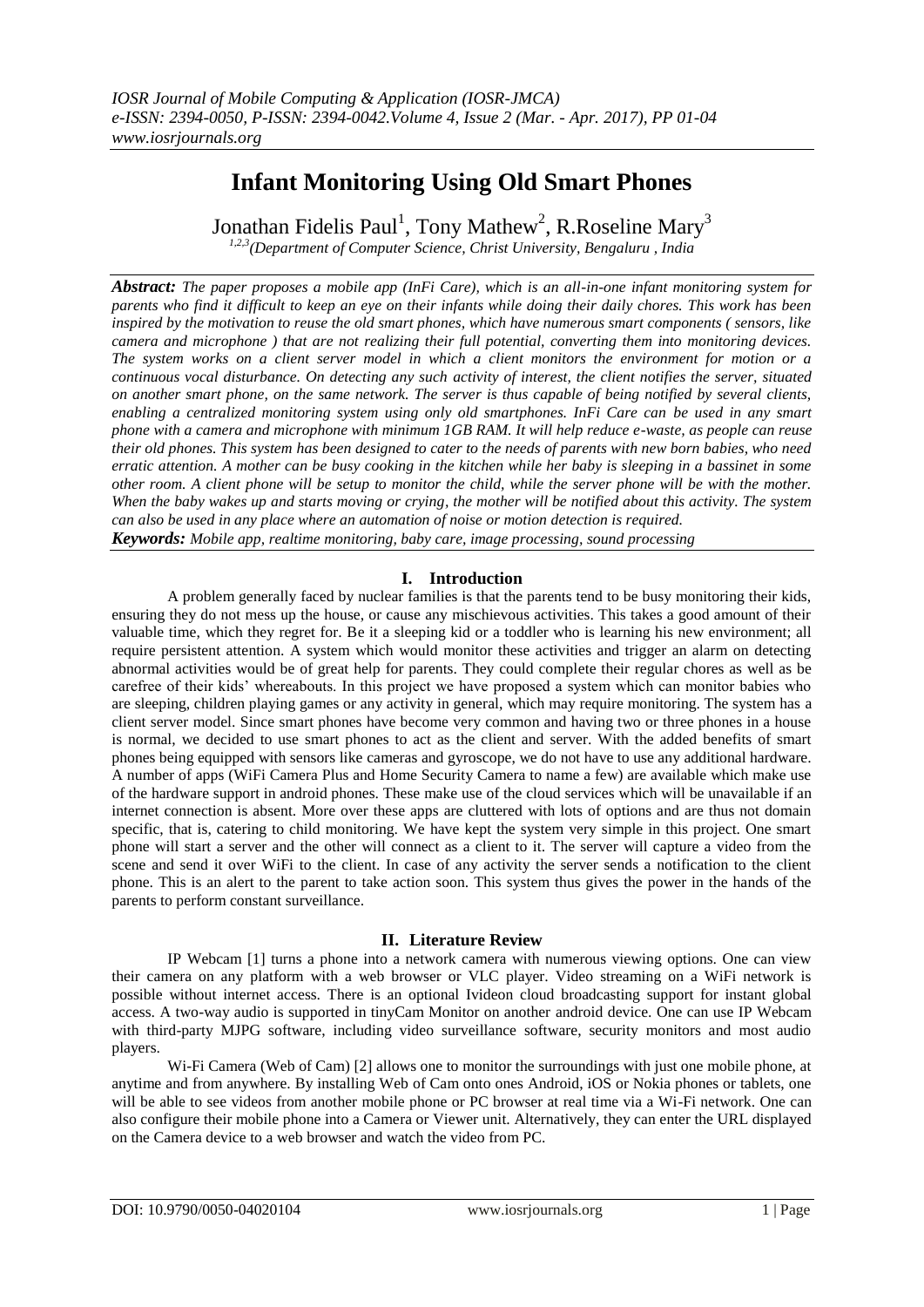Sound Wire [3] lets one stream any music or audio from their Windows or Linux PC to their Android mobile devices. One can use it as:

- A remote speaker or wireless headphones

- A way to listen to music and movies from your computer anywhere around their house, or further over cell networks

- A wireless extension of live audio from your PC-based music system

Sound Wire does audio mirroring (audio cast). One can use any music player on your PC or laptop like Spotify, YouTube, or iTunes and stream the live sound directly to their Android device.



#### **Illustration 1: Flow Chart**

#### **III. Methodology**

In this paper a mobile application (InFi-Care) has been created to monitor an environment for noise and motion. Each step involved to do so had its own crucial role. This paper uses web sockets [10] to create a connection between two systems (android powered mobile phones). A server and a client are created on these mobile devices. The client is entrusted with the responsibility of monitoring a specific environment (figure 1). Numerous clients can be set up to monitor multiple rooms. Multiple clients can be answerable to a single server as in figure 2. This facilitates one server to have a check everywhere in the house.

#### **IV. Implementation**

The mobile app was implemented in android. It has two modes: Client mode and Server Mode (as in figure 3) **4.1 Client Mode**

It has all the monitoring features. The options available are sudden spike monitor and baby monitor. The client is provided with audio monitoring features. While monitoring the client listens for high amplitudes of sound through the phone's microphone. A threshold is set by the user to be alerted if any sound is detected above it. On detecting a noticeable sound the client sends an alert message code to the dedicated server. At the server the message code is decoded and an automatic alarm notifies the parent. A screen shot of the present scene is also sent to the server, which pops up as a notification. The screen shot gives a clue to the parent about the reason for the alert. A backup of the latest alert is kept on the client. If an acknowledgment is not received from the server, the client re-sends the notification along with the screen shot.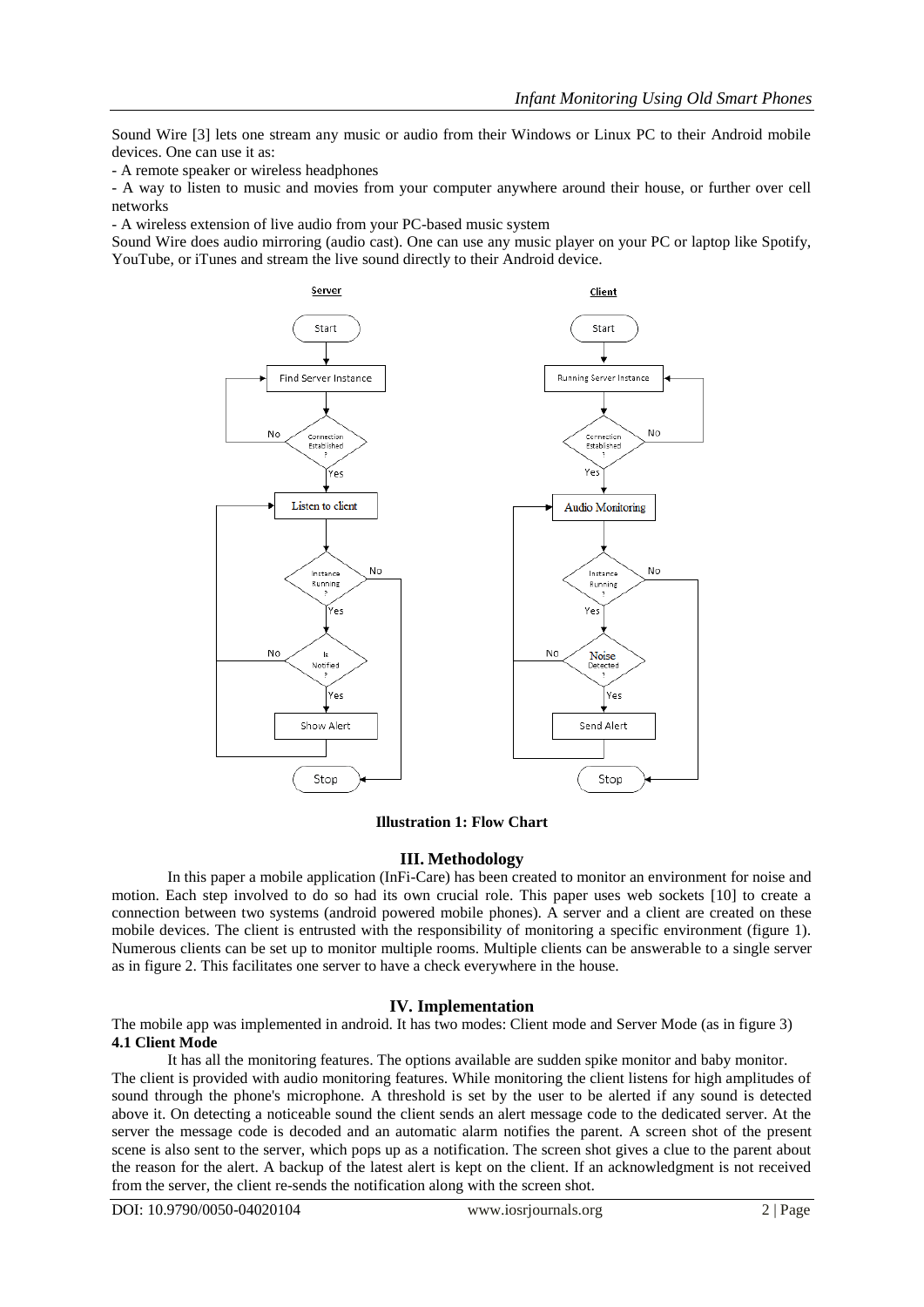





**Illustration 3: System Architecture**

## **4.2 Server Mode**

It generates a service which can be detected by devices in client mode on the network. This network service discovery feature enables any client device to connect to a dedicated server to send monitored information.

The IP address of the server is shared to the clients and stored in their recent history. The clients can then use the same IP address to communicate with the server.

The server is always listening for client connections once it is started. On receiving any client request, it acts accordingly. In this paper the server and client communicate using message-codes. The codes used are CONNECT, RECORD, ALARM ON, ALARM OFF.

When the server receives any one of these codes it changes its state.

## **V. Results**

The app has a neat interface, which enables quick and smooth use, for enhancing user experience. It can perform all actions within four clicks. The system works efficiently indoors. .